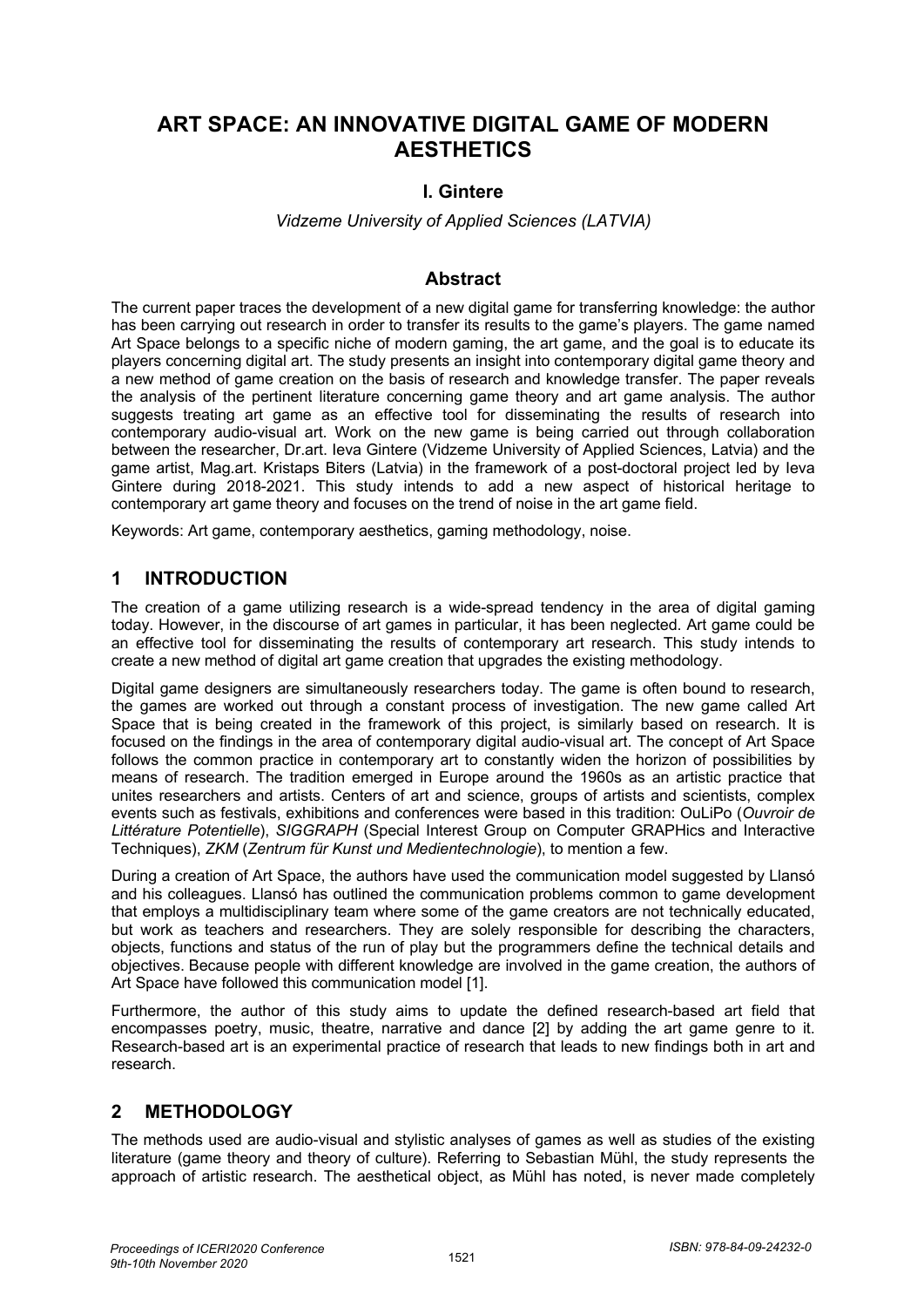transparent to a beholder's perception. The author of this study intends to explain the cultural context of aesthetic styles in gaming such as the trend of noise (see chapter 3.2.2) using the approach of artistic research, taking into account that no indisputable assertions are possible because the stylistic elements are experienced "in a mode of indeterminancy" [3]. This obviously does not mean that knowledge about the artistic messages is not possible, but only that the suggestions about aesthetic ideas documented in this paper are not determining judgments.

# **3 RESULTS**

### **3.1 The Aspect of Knowledge Transfer in Art Games**

The art game discourse is a quite narrow field that rests upon the general gaming theory, but art game is a specific field and its analysis requires a particular approach. There are a lot of art games that express the ideas of artists and the spirit of our century. They were created by Jodi, Pippin Barr, Jason Rohrer, and many other digital artists, however, the field of art game lacks the aspect of knowledge transfer. Art game mainly embodies aesthetical features, although it can show the full picture of modern art, and the results of contemporary art research. Art game should inform the player about how the art of today is related to art history, and what are the links of contemporary art to the previous art paradigms.

There are few games that demonstrate the attempts to represent contemporary art theory and the works of artists, such as Patrick LeMieux' Art Games (2008-2009). LeMieux' project is a series of art games designed to be projected and played on top of original paintings by Yves Klein and four other prominent monochromatic artists. The five games "explore aesthetic traditions" of games and show that moments of contemplation are more "useful" than the fictions of the mainstream gaming [4].

Re-enacting artistic performances in a game environment is a standard practice in game art (a field of art that is made of or related to digital games). In 2007, Mark Beasley created a trilogy of artistic video games Vito Acconci, in which the player can re-enact the famous performance of "Following Piece" (1969) by Acconci [5]. Thus, art games are aimed at illustrating the art situation of today. Nevertheless, as far as the author of the current study has found, there are no art games that would convincingly exemplify the research into contemporary aesthetics and the transfer of this knowledge, even if research has been a common practice between game designers while creating a game.

In this research project, the concept of knowledge transfer means that knowledge gathered during the research phase is being transferred to society by the media of game as defined by Tobias Mettler and Roberto Pinto. They use the existing framework of knowledge transfer [6] and demonstrate it graphically [7]. However, within the context of digital games this concept has been granted little attention. In search of an advanced game methodology, Igor Mayer and his colleagues state that serious game-based learning needs to be transferred "to the real world" [8]. However, Mayer does not explain the concept of transfer in detail. In a recent article, Zheng and Truong also focus on how to support students' knowledge transfer, but do not explain the concept either [9]. Katrin Becker and Jim Parker have presented a gaming methodology model that involves research, but no knowledge transfer [10]. In particular, the aspect of sharing the arts' research results with the player in a comprehensible way that could be called knowledge transfer has been almost left aside.

In relation to the knowledge transfer framework updated by Mettler and Pinto in 2015, the aim of the new digital game Art Space is to connect the digital arts' research results with the player so that the knowledge acquired in the research process would be transferred to the general public. This will eventually allow better orientation in the aesthetics of contemporary art and the acquired knowledge should spark the interest in modern art. According to Mettler and Pinto, the game will provide "a useful and attractive method for communicating the results of research" in the field of contemporary art. Thus, the use of educational games will be "an effective means for communicating and disseminating research results beyond the academic audience, possibly helping to strengthen the bonds between science and society" [7].

The creators of Art Space have also used the Ikujiro Nonaka's knowledge transformation theory that tries to model how the process of knowledge conversion takes place. Nonaka foresees that in order to efficiently transform knowledge, it needs to be converted to an understandable and interpretable form [11]. Following this approach, Art Space is created as an intellectual platform that explains the context of contemporary aesthetics via short texts and demonstrates the examples of aesthetical trends in order to illustrate the ideas that may leave an impression of enigma. For instance, the tradition of pixel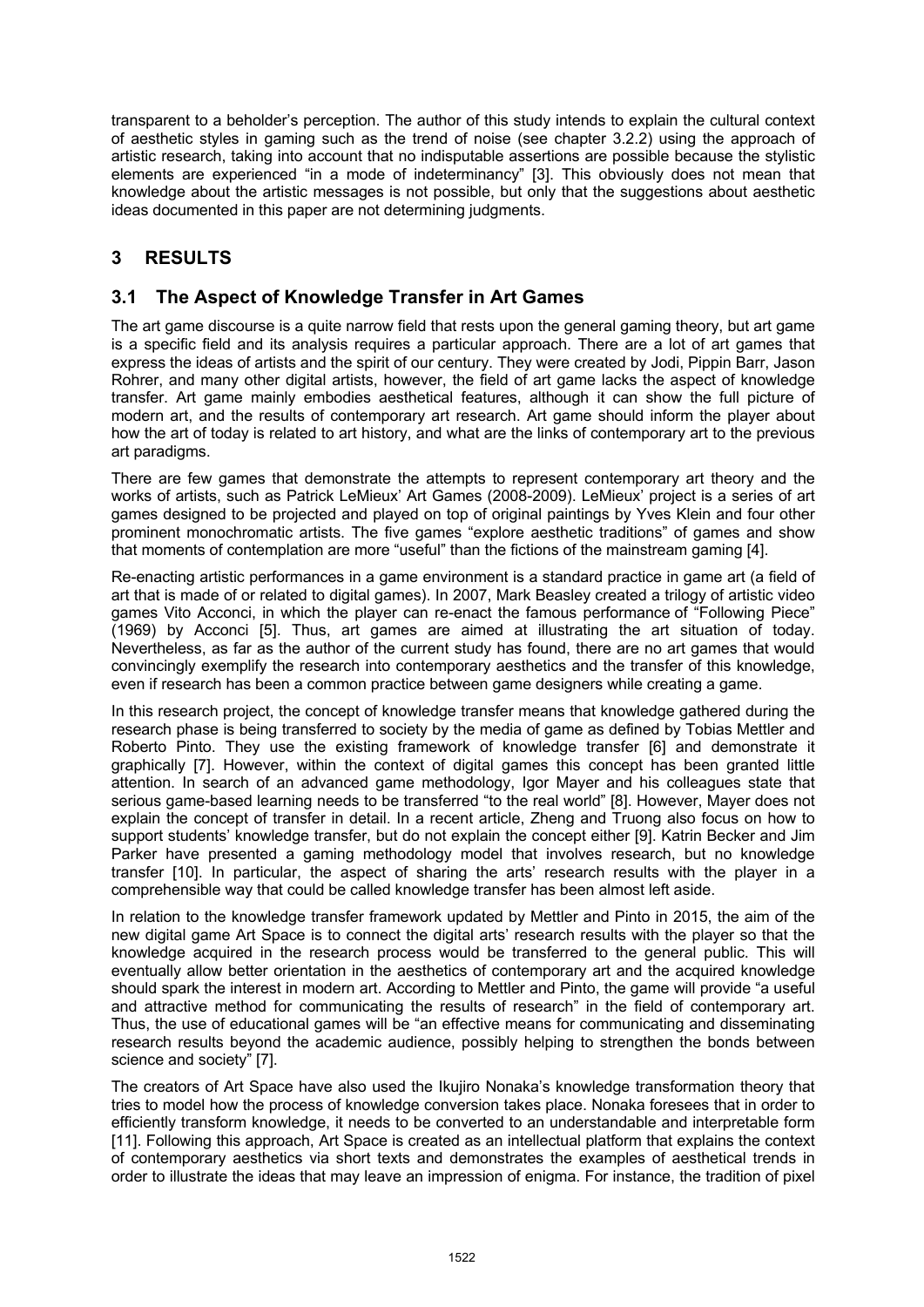aesthetics in modern gaming might seem confusing. There are technical possibilities today that allow to create a photorealistic image close to photographic picture, yet the gaming designers often choose the pixel trend. The reason of popularity of this style is rooted in classical aesthetics that still govern our taste; the geometrical forms characteristic to pixels have the aura of harmony and universal beauty. Pixels are used in gaming as symbols of a perfect form that cannot compete with the fluid lines of photographic image. Likewise, many other phenomena of contemporary gaming might raise questions. Art Space has the aim to clarify those riddles and pave the way to a better understanding of contemporary aesthetics.

## **3.2 The Concept of the New Game and its Contribution to Art Game Studies**

Art Space is a virtual academy made of several levels where a player can choose a style he wishes to study and take an elevator in order to reach the room where this style is represented. The player will be familiarized with the historical context of the styles and encouraged to form individual artefacts. He/she will be able to create his/her own visual and acoustic environment using the current trends of digital art inherited from modernism, such as, glitch, pixel aesthetics, hacking, generative art, noise, futurism, kitsch/camp and naïve art. These have been analyzed by the author elsewhere and lie outside the scope of this article [12, 13]. The new game is intended to be a building/constructing game like the famous The Sims (2000) and Minecraft (2011). It represents the 'learning by doing' approach related to the constructivism theory, where the player learns by constructing knowledge while doing a meaningful activity. The learner actively constructs new knowledge by finding information in the game, understanding it and then applying the new knowledge to fulfill tasks, using one's creative forces. Building and editing mechanics are made to give the player the freedom to replicate the specific modern art styles. There is a rewards system – the further the player progresses, the more assets and effects become available.

The concept of this new art game is focused on the artistic and theoretical backgrounds in art. Many tendencies of modernism (and subsequently postmodernism which was basically a critique and a continuation of modernism) have been transferred to digital art. They have a theoretical history that dates back to the second half of the  $20<sup>th</sup>$  century. For instance, the general meaning of hacking has appeared in the theory of deconstruction by Jacques Derrida. He insisted that text has no absolute meaning and it has to be deconstructed to find new ones [14]. The concept became trendy during modernism and is still being demonstrated today, most currently in the direction of stage art. Directors of theatre and opera have largely exploited traditional texts by "hacking" them, transforming them into contemporary visions and changing the original material. This tendency also appears in the visual arts, for instance, the Italian painter Lucio Fontana interpreted it quite obviously: he cut the surface of the painting as if breaking into it.

#### *3.2.1 The Historical Aspect of Game Analysis*

The aim of this research is to transfer the historical capital of modernism knowledge into contemporary digital art games. As the aesthetics of digital art games is strongly affected by the aesthetics of modernism, the analysis of its historical aspect is one of the crucial things needed to carry out a meaningful analysis. Game researchers have named several aspects of the game analysis, however, as the field is relatively new, the historical aspect of the art games has not been explicitly designated.

The aspect of historical background has been analyzed regarding serious games. Michela Mortara and other researchers have documented the state-of-the-art of the historical heritage in digital gaming, but they never mention the subfield of contemporary art. Mortara shows a large number of serious games focused on cultural awareness and "intangible cultural assets like tribal beliefs, customs, and ceremonies". The author has named serious games devoted to ancient Rome, Jewish culture, Japanese etiquette and many others [15], however, there are no games that would exemplify heritage in contemporary art. Likewise, Boyan Bontchev confirms the inclusion of cultural heritage in serious games and provides some illustrative examples [16]. Eike Falk Anderson and colleagues have examined the genre of serious games for cultural heritage mainly focusing on the technological aspects [17], nevertheless, there is not a single game from the niche of contemporary art in these articles.

In order to enrich the theoretical framework of the digital art game discourse, this study proposes to emphasize the historical aspect in the art game analysis. The concept of Art Space encompasses the research results of the existing art games in the light of their historical heritage. It is built on the basis of an aesthetical analysis of the art games produced between 1999 and 2020. The references to the games made by artists in the first decades of the  $21<sup>st</sup>$  century will serve as educational items for the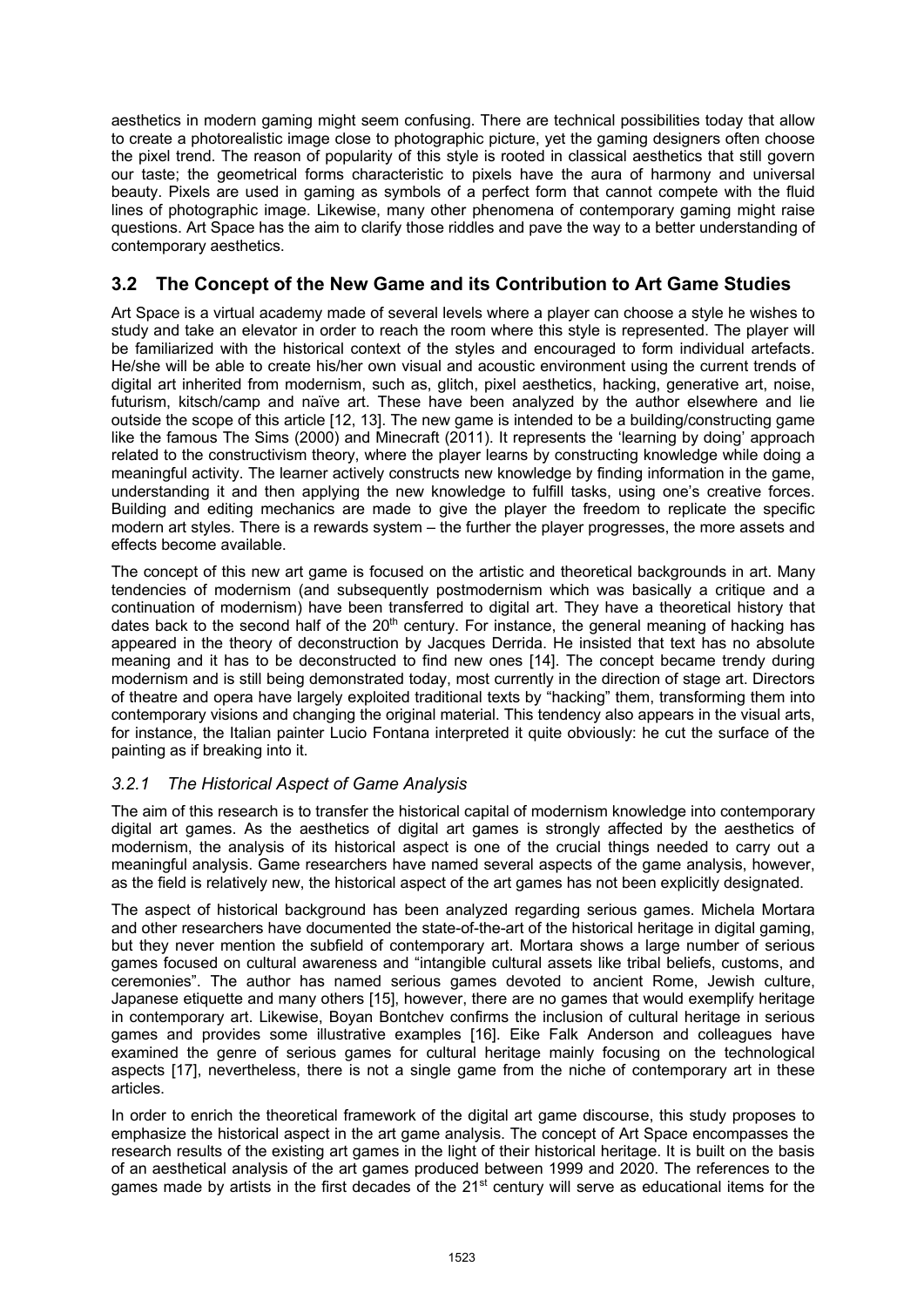player of the new game. For instance, in the room of glitch, the player will be introduced to the games like the extraordinary Memory of a Broken Dimension (2015) that represents the tendency of glitch in the contemporary art game area.

Next to the citations from the world of digital games, references to music and visual art will be on display. For example, in the hacking room, the player will be faced with precursors of the modernism era such as Concetto spaziale (1960) by Lucio Fontana (Fig. 1) that represents the idea of hacking or breaking in the artwork. Meanwhile, short texts will describe the historical background of the style. Thus, the new game will encompass the historical background of digital art today.



*Figure 1. Art Space screenshot. Hacking room [18].* 

### *3.2.2 The Trend of Noise Music*

References to music are of particular interest to the author taking into account her musicological education. There is a significant influence of modernism music in the art games created by Jodi and other game artists. Trends of modernism music are inherited in digital audio-visual art, in performances that could be classified as contemporary avant-garde, alternative and underground music, and also in music that intends to be more mainstream. But the trend of noise is specific enough to never fall outside the niche of arthouse activities.

Noise is linked historically to the concept of the sublime by Immanuel Kant. Kant argues in his Critique of Judgment that the most intensive feelings arise not in a contemplation of the beautiful and harmonic, but instead from study of a severe, even terrifying object [19]. The sublime of Kant had farreaching consequences on the theory of modernism where a strong aesthetic experience is a reaction to something harsh, sometimes ugly both in visual and acoustic dimensions. Thus, Jean Tinguely created his kinetic sculptures in the avant-garde period that did not meet the criteria of beautiful. They produced noisy sounds and looked bizarre.

One can hear some echoes of noise music in the art games, too, but it has not yet been deeply rooted in the art games. The games like Memory of a Broken Dimension, The Intruder (Bookchin, 1999), SOD (Jodi, 1999) and Untitled Game (Jodi, 1996) have quasi-noise sound scores, but they are primitive compared to the rich variety produced in the noise music history since the 1950s. The acoustic and audio-visual findings in the field of noise would be worth implementing in art games. The mentioned art games by Jodi are made in a very ascetic manner on purpose, including their musical score. However, the feature of noise in art games deserves to be developed. Because the glitch effect, a twin of noise in the visual dimension, is now well established, one has to agree that the trend of noise used in the existing games is rather poor.

The aesthetics of noise incorporates "unmusical" sounds traditionally considered ugly such as cracking, hiss, hum, and other sounds of digital distortion. Noise music is a successor of modernism that legitimized all sounds as a part of music. The history of noise music is demonstrated by the avantgarde piece 4'33" by John Cage. Although the piece itself is equal to zero in terms of musical composition, it is highly influential on a conceptual level. Cage showed that any sound can be a part of an acoustic piece. In the future, he wrote, music will be the "entire field of sound" and the act of composition will be an "organization of sound" [20]. Luigi Russolo, the father of noise music, denoted that music is not as harmonic as it was before, it has become shrilly, strange, random, and dissonant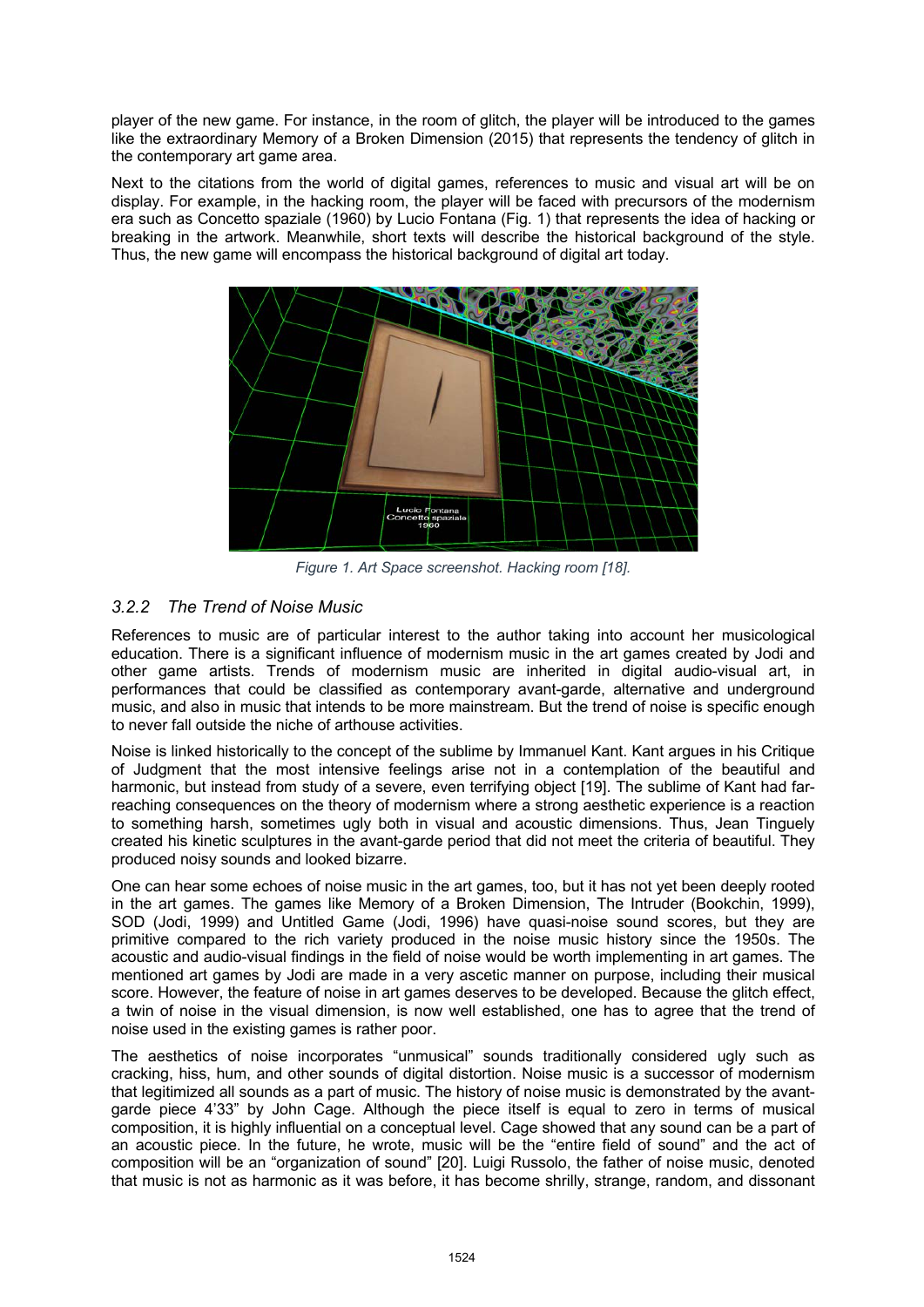[21]. The first pieces of noise were the Cartridge Music (1960) by Cage, as well as the Poem for Chairs, Tables, Benches, etc. (1960) by La Monte Young. György Ligeti's Poème Symphonique for 100 Metronomes (1962) is another avant-garde piece that forms the historical background of noise music. The first digital noise pieces were written by Karlheinz Stockhausen, i.e. his Studie 1 (1953) and Studie 2 (1954).

Aside from academic music studies, the tendency of noise also appears in the contemporary genre of ambient music, and in the niche of alternative musical culture. The wonderful sound scores by Richard Chartier (b. 1961, USA) follow the tradition of Cage's 4'33" by incorporating sounds into silence, including noises. The artistic movement of noise is also being developed by Alva Noto (or Carsten Nikolai, b. 1965, Germany) and Ryoji Ikeda (b. 1966, Japan, France) who creates audio-visual compositions with effects of noise and visual glitch. Examples of original, and pleasing artists in the field of noise were the quasi-mainstream indie pop group Oval (active at the end of 1980s and in the 1990s, Germany) and Bryn Jones (1961-1999, Great Britain). Under the name Muslimgauze, Jones worked in the genres of post-industrial, noise underground and dark ambient music represented in his instrumental albums Intifaxa (1990), Blue Mosque (1994), and others.

Oval and Muslimgauze combine rhythmical structures with a pleasant harmony. The regular rhythmical beat is one of the main factors that differentiate mainstream trends like pop music and academic noise music represented today by composers such as Helmut Lachenmann (b. 1935, Germany), Michael Gordon (b. 1956, USA), Mauro Lanza (b. 1975, Italy), and Francesca Verunelli (b. 1979, Italy), to mention just a few. Oval and Muslimgauze form a peculiar niche that lies between popular and "serious" music. There is a touch of avant-garde or alternative spirit in their music thanks to the elements of noise, however, the regular rhythmic beat mimicking savage musical rituals place them partly in the field of popular culture. Regular beat is a musical metaphor of the human heartbeat that evokes a universal response. José Ortega Y Gasset in his famous essay Dehumanization of Art wrote that according to the old-school aesthetics of Romanticism, one likes a piece of art if there is a "living reality" that we can recognize in the piece of art, or a "sentimental participation" is possible [22]. This aesthetical principle still governs the mainstream culture where the human aspect, something that is interpersonally significant – like a heartbeat – can be experienced. Nevertheless, digital noise music can also be loudly aggressive and free from any regular rhythmical constructions.

The trend of noise is particularly interesting because of its time-spatial construction. Timespace is a new concept of contemporary music both in the popular and academic contexts. Noise is usually represented as internal changes of an acoustic structure while still preserving its outline, its main shape or its basic contents, such as the harmonic and rhythmical pattern. This type of development of the musical material is called a timespace [23]. It is a type of composition that has a narrow framework as a means of expression. In a certain period of time, the framework is qualitatively unchanging, but developed by widening, seizing the respective structure, acoustically immersing into it, and likewise elaborating the musical material.

Next to the visual references, the new game would embody this contemporary acoustic feature with examples of noise music. The player will be able to listen to the first digital piece in the field of academic music, the Studie 1 by Karlheinz Stockhausen, to the Cartridge Music by John Cage and other pieces that already qualify today for the classical noise music repertoire, as well as to some enjoyable Latvian noise music artists such the audio-visual 'organism' Trihars. The player will also be invited to form his own sounds in the room of noise. Thus, the new art game intends to fill the gap between the rich history of noise music and contemporary art games.

## **4 CONCLUSIONS**

This paper incorporates the research results of the European Regional Development Fund Postdoctoral project carried out at the Vidzeme University of Applied Sciences, entitled Leveraging ICT Product Innovations by Enhancing the Codes of Modern Art. The task of the project is to create an innovative digital game in the cross-cutting genres of art game, educational game and research-based art. It examines the trends of contemporary art that were formed during the period of modernism and still constitute the basic trends of intellectual culture today like noise music. The study aims to create a new genre of educational art games that would exemplify contemporary interdisciplinary and analytic thought.

The new game Art Space will serve as an educative platform. It will integrate the players into the aesthetics of contemporary art, inviting them to understand the offspring of modernism. The game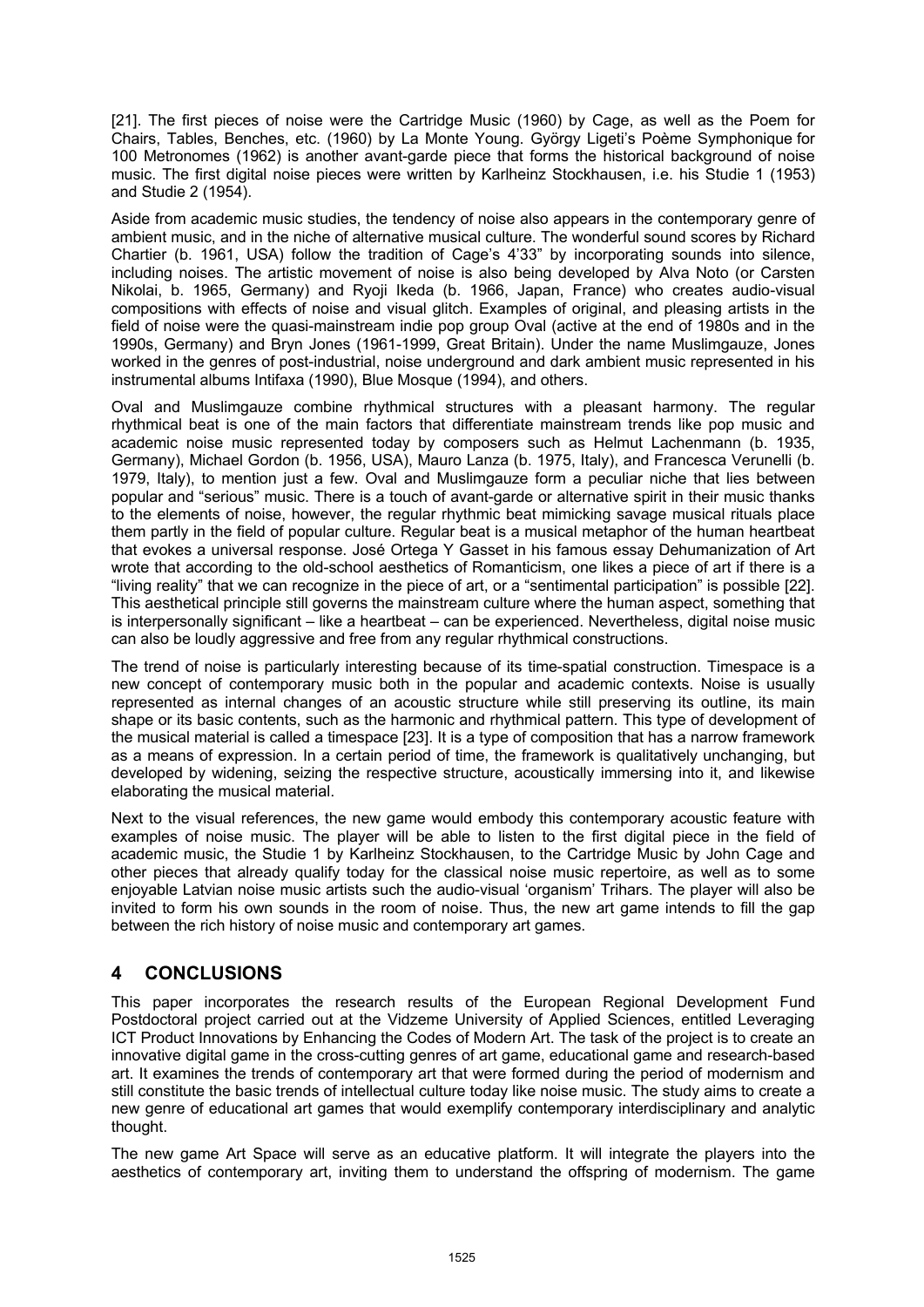supports knowledge flow between research and the general public of players. This study emphasizes the historical aspect in digital art game studies. This area has been underestimated in game analysis so far and needs to be highlighted to understand the origins of contemporary art game aesthetics. Contemporary art, as suggested by Umberto Eco [24] and Roland Barthes [25], is an open text that can be read freely by anyone regardless of his/her experience, however, the knowledge of cultural backgrounds can lead to a deeper understanding of arts today. Finally, as Kurt Squire has acknowledged [4], the game itself is not the most important variable when evaluating the role of gameplay experience in learning. The discussions, critiques, inquiries over the game are the most influential factor in learning. The authors of the game hope to initiate investigations of students and to spark their interest in contemporary art.

### **ACKNOWLEDGEMENTS**

This research has been supported by a grant from the European Regional Development Fund project "Leveraging ICT product innovations by enhancing codes of modern art" No. 1.1.1.2/VIAA/1/16/106 within the Activity 1.1.1.2 "Post-doctoral Research Aid".

Many thanks to Mr. Wayne Chislett for his very kind support and proofreading.

### **REFERENCES**

- [1] D. Llansó, P. P. Gómez-Martín, M. A. Gómez-Martín, and P. A. González-Calero, "A Declarative Domain Model Can Serve as Design Document", *Artificial Intelligence in the Game Design Process 2: Papers from the 2013 AIIDE Workshop*, pp. 9-15, 2013.
- [2] M. Pentassuglia, "The Art(ist) is Present: Arts-based Research Perspective in Educational Research", *Cogent Education,* no. 4, pp. 1-12, 2017. Retrieved from https://www.cogentoa.com/ article/10.1080/2331186X.2017.1301011.pdf.
- [3] S. Mühl, "Artistic Research as a Challenge for Art Criticism", *Notebook for Art, Theory, and Related Zones*, no. 20, pp. 1-13, 2016.
- [4] P. LeMieux, "*Art Games: Project Description*", 2016. Retrieved from http://patrick-lemieux.com/ artwork/Art\_Games/.
- [5] M. Jansson, "Interview: Mark Beasley's Meta-Referential Art Games", *Gamescenes: Art in the Age of Videogames*, 2012. Retrieved from https://www.gamescenes.org/2012/05/gamescenesisconducting-a-series-of-interviews-with-artists-critics-curators-and-gallery-owners-operating-in-thefield-of.html.
- [6] J. N. Lavis, D. Robertson, J. M. Woodside, C. B. McLeod, and J. Abelson, "How can research organizations more effectively transfer research knowledge to decision makers?", *The Milbank Quarterly,* no. 81, pp. 221-248, 2003.
- [7] T. Mettler and R. Pinto, "Serious Games as a Means for Scientific Knowledge Transfer A Case from Engineering Management Education", *IEEE Transactions on Engineering Management,* vol. 62, no. 2, pp. 256-265, 2015.
- [8] I. Mayer, G. Bekebrede, C. Harteveld, H. Warmelink, Q. Zhou, Th. van Ruijven, J. Lo, R. Kortmann, and I. Wenzler, "The Research and Evaluation of Serious Games: Toward a Comprehensive Methodology", *British Journal of Educational Technology,* vol. 45, no. 3, pp. 502- 527, 2014.
- [9] R. Zheng and T. Truong, "A Framework for Promoting Knowledge Transfer in SNS Game-Based Learning" in *Serious Game for Educational Applications* (R. Zheng and M. Gardner, eds). Hershey, PA: IGI Publishing, pp. 66-67, 2017.
- [10] K. Becker and J. Parker, "Methods of Design: An Overview of Game Design Techniques" in *Learning, Education and Games* (J. Schrier, ed.). Pittsburgh: ETC Press, pp. 181, 189, 2014.
- [11] Nonaka, I., Toyama, R., and Konno, N., "SECI, Ba, and leadership: a unified model of dynamic knowledge creation", *Long Range Planning,* No. 33, pp. 5-34, 2000.